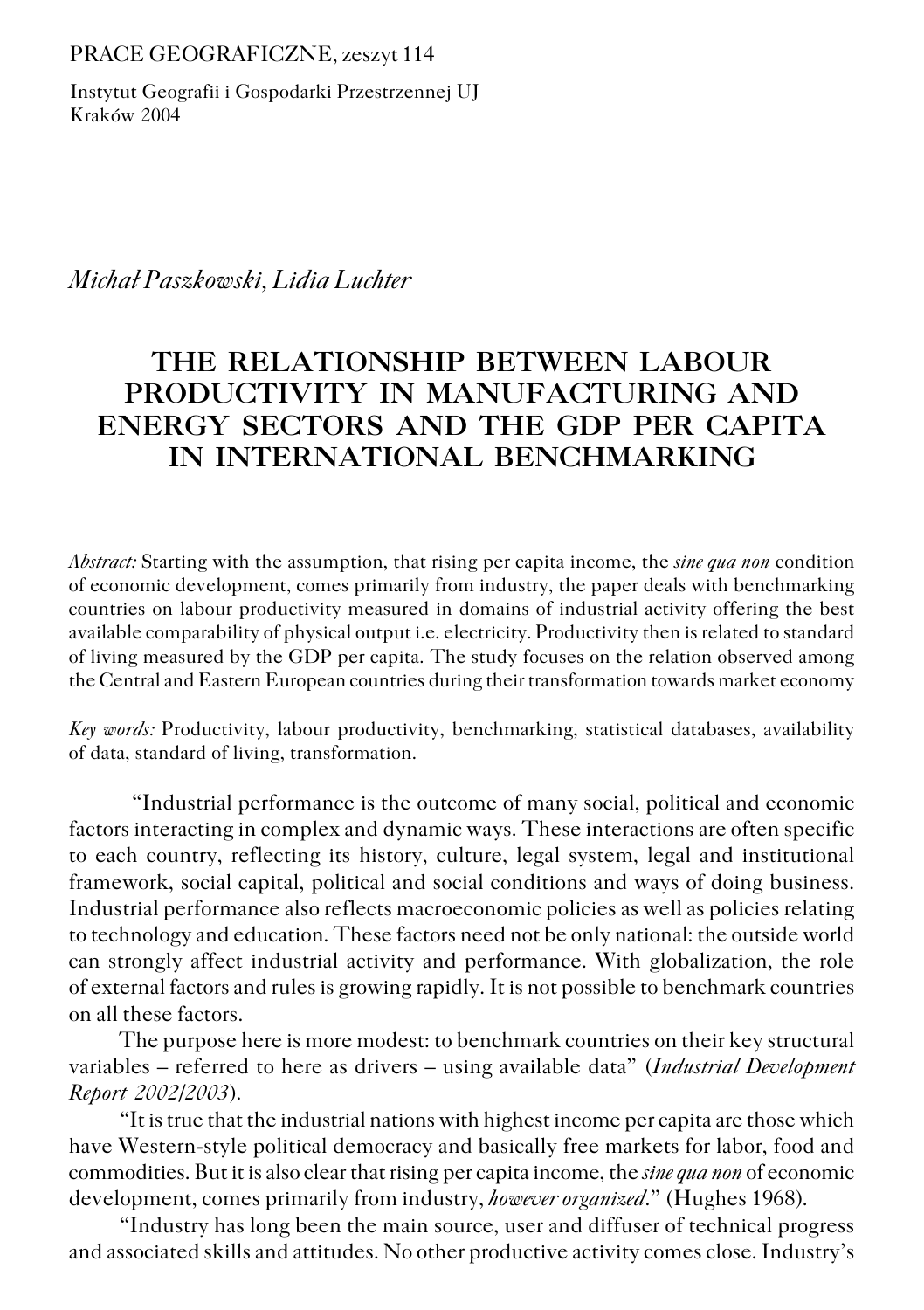special role can be understood only in a world of dynamic learning and technical change, where large enterprises strive to increase their size and capabilities to realize economies of scale and societies constantly transform their structures and habits. In this world the manufacturing industry is not just an ingredient of development – it is the essential ingredient." (*Industrial Development Report 2002/2003*)

This relates in particular to the transforming economies, as it is mostly these countries in which the role of industry for the growth of life standard continues to be of particular importance, and to a much higher extent than in developed economies. This is because these economies are encumbered with a high (even dominant) past role of industry. Furthermore, this industry was organised for the purposes other than market ones, while efficiency was not among the key principles of centrally planed economy. It is therefore interesting to study how the productivity of labour in countries undergoing transformation towards market economy changes in comparison to other countries, including developed ones.

"Benchmarks are needed because it is difficult to assess national industrial performance on the basis of a priori norms. For many facets of performance there are no norms in economic theory. Are manufacturing production, exports and employment growing fast enough, given a country's resources, industrial structure and level of technology? Are domestic enterprises sufficiently innovative, or workers sufficiently skilled? Is the industrial infrastructure coping adequately with the needs of the new economy? Is the economy participating fully in international knowledge flows? These and many similar questions cannot be addressed using only theoretical parameters" (*Industrial Development Report 2002/2003*).

In the Central and Eastern European countries, which have been experiencing transition towards market economy, these interactions are particularly important and worth studying by multidirectional benchmarking.

In our case, the issue in question is the relationship between labour productivity and the value of GDP per capita, understood as an indicator of living standards and as an expected effect of the economic transformation. In market economies, labour productivity is usually considered in money value terms, i.e. by referring the output value (or even better, the added value) to the number of employees in the relevant sectors of manufacturing.

"When the data are severely limited (which is often the case), output can be compared simply with the average number of persons engaged in production. The productivity ratio would then be simply "output per man". Change in output per man combines the effect of change in (1) efficiency and (2) total resources per manhour, and (3) average hours worked per man" (Fabricant 1968).

In benchmarking labour productivity in economic systems with different organization patterns (where money value comparisons may fail), it is sometimes useful to refer the output expressed in physical units to the number of employees engaged in the relevant sector of manufacturing. The problem that arises is that of comparability of the final product manufactured in various places of the World.

The most uniform product of industrial activity is electricity. In the ratio specifying physical productivity of labour in the energy sector of various countries, the volume of electricity generated is the numerator, whereas the denominator is the number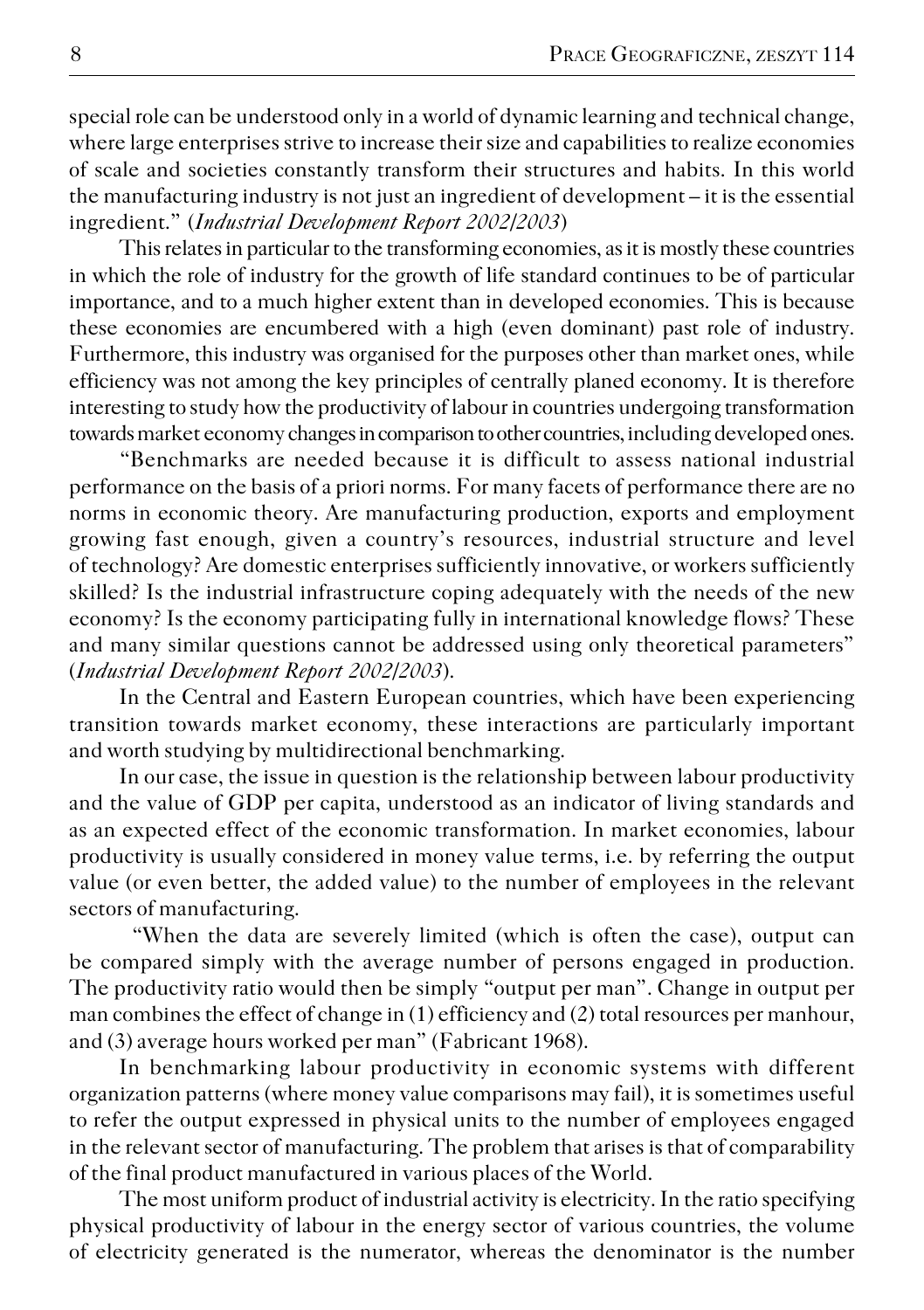of employees in this sector of economy. The second element of the studied relation is the GDP per capita in the countries in question. Putting aside the issue of GDP measurements and comparability, the relevant GDP values quoted by yearbooks and databases will be treated simply as a desired effect of the economic growth.

The availability of data on electricity output poses no major problems, but a more thorough analysis is required on what we put in the denominator of the labour productivity expression. The rule for constructing this ratio implies that the denominator should be the number of employees engaged in generation of electricity. Here is where we face the obstacle of the available data structure. The best that the international industry statistics can offer is the data on employment in the ISIC 4101 sector (electricity), which are aggregate data comprising production, transmission, and distribution of electricity (*Energy Statistics Yearbook 1999,* 2002).

Hence, data comparability depends on the relationships between the employment share attributable to these areas of activity. These relations, in turn, depend on the method of electricity generation, as well as the organisational and ownership structures of the production sector. For example, in Poland, electricity generation accounts for ca. 45% of employment, with 55% of the employees being engaged in transmission, distribution and trade, whereas in Spain, the relevant proportion is 30% to 70%.

The organisational structure and ownership structure clearly influence the level of employment in electricity sector. In countries where electricity engineering has been dominated by one vertically integrated state−owned corporation, the actions aiming at an employment reduction face resistance from both the management and strong trade unions with demand−type attitude, as is the case in France, Italy, or Portugal.

In the cases of private or municipal ownership, the level of employment depends on the size structure of production enterprises and the number and organisation of distribution companies. In Germany, for instance, consolidation of electricity producers (with number of companies dropping from eight to four) resulted in a reduction of employment in the sector, while the distribution segment remained fragmented, with diverse ownership structure maintained (Werner 1997).

The level of employment in the sector of electricity generation is strongly influenced by technical concentration of capacity as well as by the kind of energy carriers being used. The greater the capacity of a power generator (500, 800, 1000 MW) the smaller the required number of staff per unit of capacity. Hard coal or lignite power plants with the same installed capacity need more workers than nuclear facilities or power plants using hydrocarbons. Hydropower plants have the lowest level of employment per unit of installed capacity at ca. 4 times less than in nuclear plants and ca. 6 times less than in coal power stations. This presents an advantage for countries with high proportion of hydropower, such as Scandinavian or Alpine countries.

Another important factor is the time of utilization of the installed capacity. This is determined both by physical principles of operation of generating utilities and the relation to the demand on electricity. The longest utilization (in hours per year) is a result of technical conditions and is characteristic for flow hydropower plants and for nuclear power plants. The shorter the time of utilization of installed capacity, the greater the staffing surplus in comparison to output.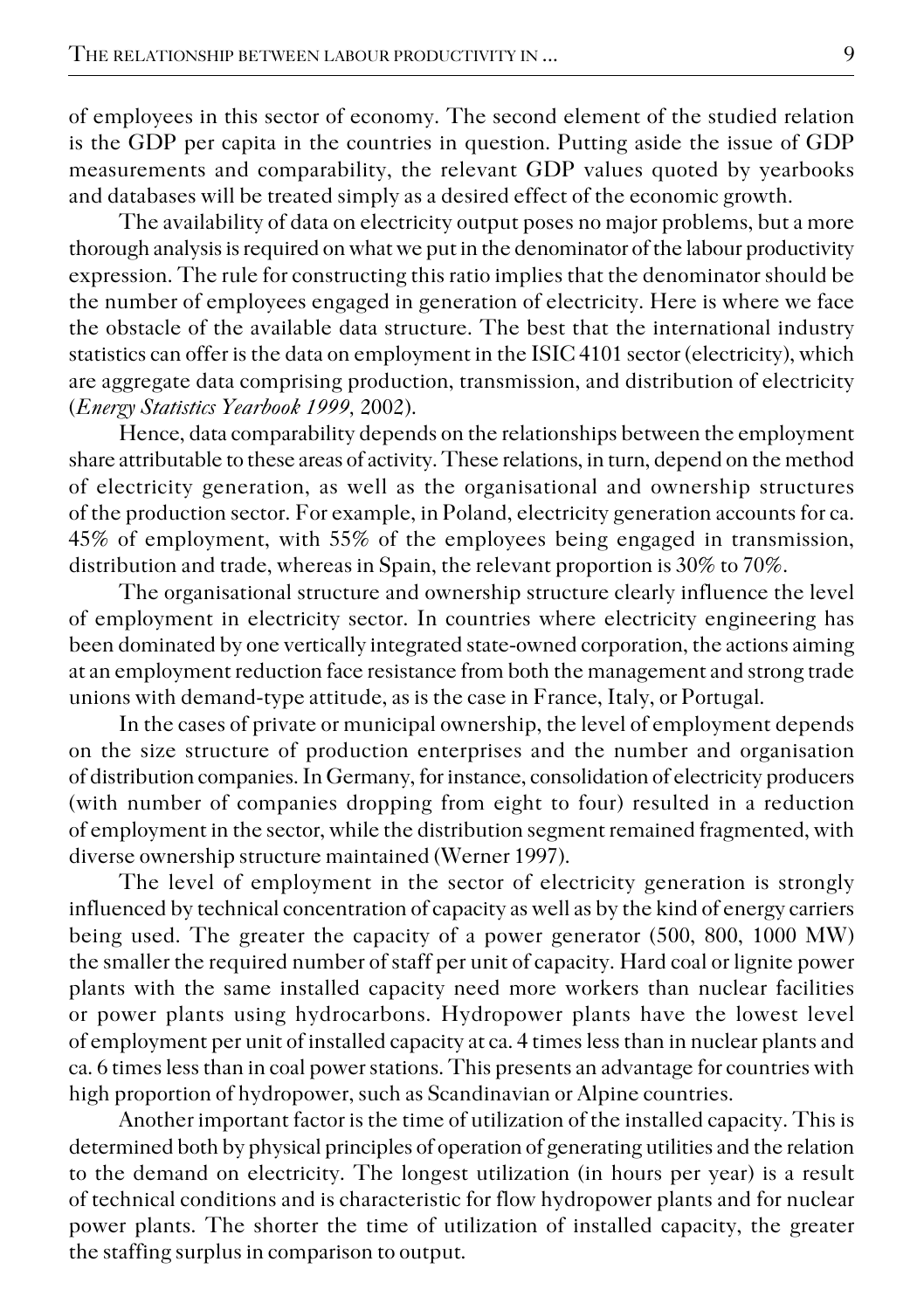These relationships in the case of nuclear electricity engineering are illustrated in Fig.1, where the share of nuclear utilities in electricity generation is marked on the horizontal axis, and the time of utilisation of their capacity is marked on the vertical axis. It turns out that irrespective of the share in electricity production, in most of the countries, the utilisation times in this type of power plants are close to the maximum (more than 7,000h per year), which is a result of the physical and technical principles of nuclear reactor operation. This is particularly true in highly developed countries. France is an exception, which is due to a specific nuclear monoculture, resulting in a considerable surplus of potential supply to the real demand, even though electricity exports are high. The shorter utilisation time in other countries is caused by inferior technology, which affects the frequency of equipment failures. There have been positive developments in countries like Slovenia, the Czech Republic and Hungary where nuclear power plants were equipped with modern safety and control systems of Western production (Patterson 1999).

These considerations should be taken into account while analysing the labour productivity in electricity with the use of data on employment level in the ISIC 4101 sector. In reality, however, the situation is more complicated, for two reasons. Firstly,



Fig. 1. Share of nuclear utilities in electricity generation and utilization of installed capacity in 1998

Rys. 1. Udział energetyki jądrowej w produkcji energii elektrycznej a czas wykorzystania mocy elektrowni jądrowych w 1998 r.

*Source:* Author's research based on the Energy Statistics Yearbook 1999, 2002, Table 2.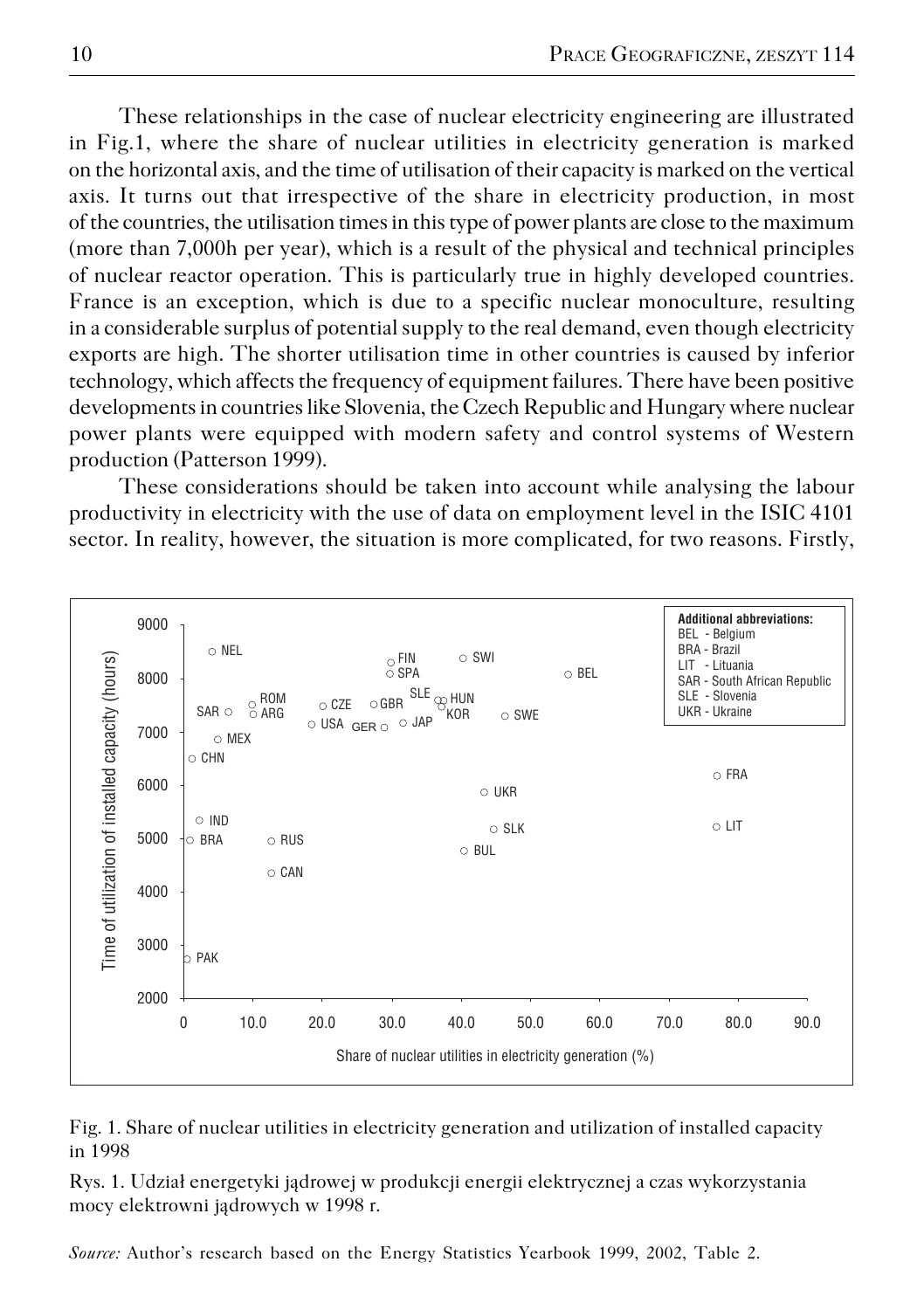not all countries quote their data at the sector aggregate level; secondly, in the early 1990's, certain ISIC classification principles were changed following the introduction of Version 3 of the classification. In Version 2, it was possible to separately disclose employment in sector 4101 (Tab. 1), but not in all of the countries. Usually the quoted data referred to branch 410, including also gas and heat/steam supply. After the introduction of Version 3 of the ISIC classification, the only data available in the yearbooks relate to the entire group of branches 4, i.e. combined with water supply, with the aggregate data not being broken by sectors. This means that, for instance, the reference level for transforming countries became approximately twice as high as than in the previous version of the classification, with the same level being maintained for the highly developed European countries. This also implies a lack of temporal comparability, which makes the assessment of transformation results more difficult.

|                          |                            | Emploees (thousand) in the year |                           | 1988            | 1993            |  |
|--------------------------|----------------------------|---------------------------------|---------------------------|-----------------|-----------------|--|
| <b>ISICode</b>           | 410                        | 4101<br>420                     |                           | 4               | 4               |  |
| Country                  | Electricity,<br>gas, steam | Electricity                     | Water works<br>and supply | $(410+420)$     | $(410+420)$     |  |
| Austria                  | 36                         | 31                              | 2                         | 38              | 36              |  |
| <b>Bulgaria</b>          | $\overline{35}$            | $\overline{35}$                 |                           | $\overline{35}$ | $\overline{55}$ |  |
| Canada                   | 85                         | 72                              | 8                         | 93              | 142             |  |
| China                    | 1187                       | .                               | 194                       | 1381            |                 |  |
| Czechosovakia/Czech Rep. | 75                         | 68                              | .                         | 75              | 99              |  |
| Egypt                    |                            | 66                              |                           |                 | 147             |  |
| Finland                  | $\overline{25}$            | 24                              | $\overline{2}$            | $\overline{27}$ | $\overline{23}$ |  |
| France                   | .                          |                                 | .                         | 167             |                 |  |
| <b>Great Britain</b>     | 223                        | 145                             | 43                        | 266             | 295             |  |
| Hungary                  | 55                         | 42                              | .                         | 55              | 96              |  |
| India                    | 820                        | 817                             | 13                        | 833             | $\cdots$        |  |
| Italy                    | 150                        | 127                             | 14                        | 164             | 204             |  |
| Japan                    |                            | 139                             | 80                        |                 | 350             |  |
| Netherlands              | $\overline{38}$            | 27                              | 8                         | 46              | 42              |  |
| Norway                   | 20                         | 20                              | $\cdots$                  | $\overline{20}$ | 22              |  |
| Pakistan                 | .                          | 125                             |                           | .               | 258             |  |
| Philippines              | 40                         | 39                              | 12                        | 52              | 106             |  |
| <b>POLAND</b>            | 135                        |                                 |                           | 135             | 266             |  |
| South Korea              |                            |                                 |                           |                 | 65              |  |
| Spain                    | 62                         | 57                              | 22                        | 84              | 87              |  |
| USSR/Russia              | 771                        | .                               | 98                        | 869             | 1066            |  |
| West Germany/Germany     | 264                        | 237                             | 18                        | 282             | 393             |  |

Tab. 1. Availability of employment data in the energy sector of selected countries

|  | Tab. 1. Dostępność danych o zatrudnieniu w energetyce dla wybranych krajów |  |  |
|--|----------------------------------------------------------------------------|--|--|
|  |                                                                            |  |  |

*Source:* Industrial Statistics Yearbook 1989, 1991; Statistical Yearbook 1998, 2001.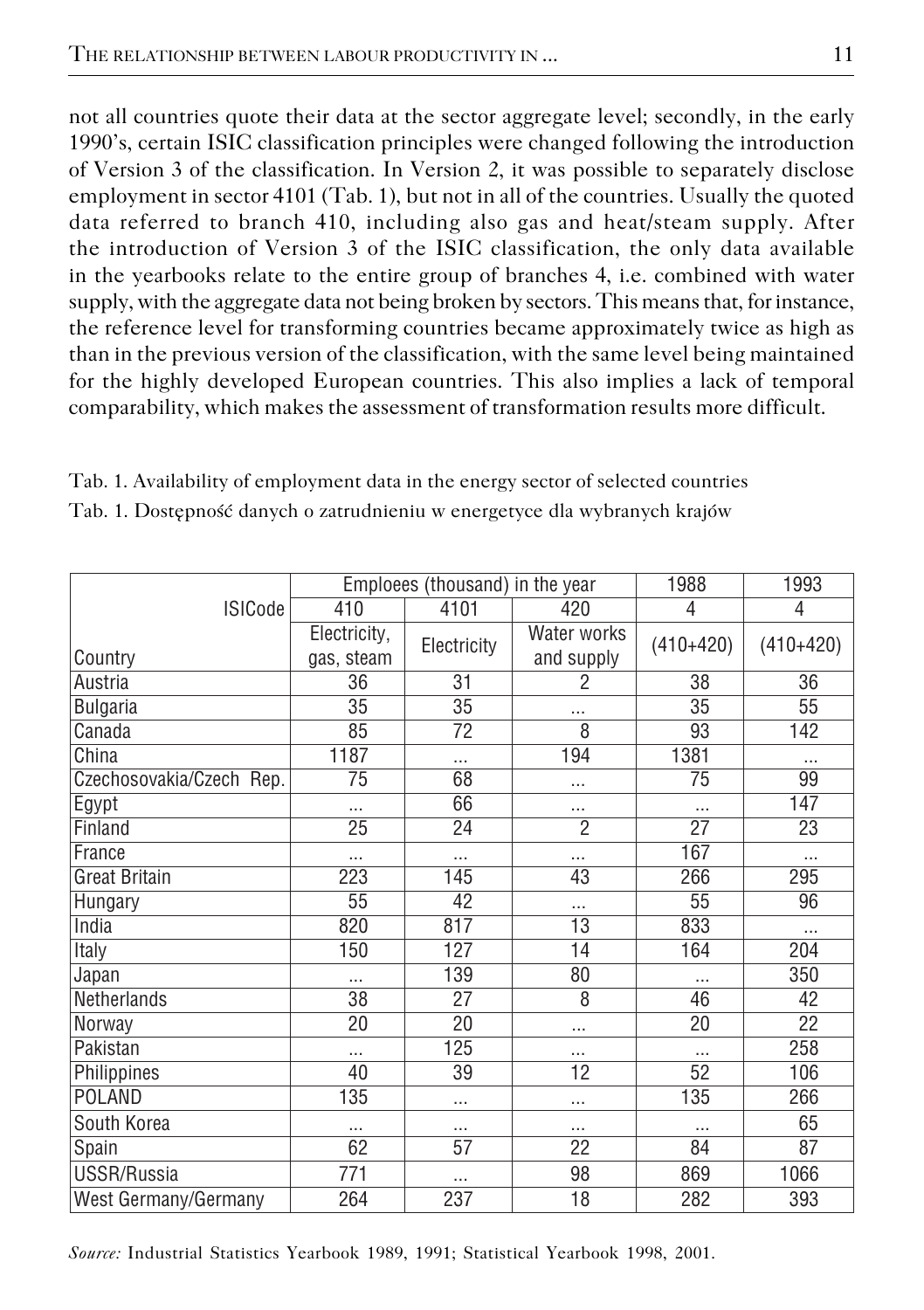Given the above, does the choice of electricity as a product for international benchmarking meet the expectations formulated at the beginning of this study?

One can seek an answer by considering an analogy to industrial products where more revealing data regarding the number of employed in production is available. An overview of international employment statistics suggests the selection of cement production, since we have available data on the employment level in sector 2694 (ISIC Ver. 3), including cement and lime production. However, such data is only available for few countries from among those quoting data on employment in branch 269 (non −metal products) as a whole. The situation is similar in the case of crude steel production (sector 2710, a part of the branch  $271 -$  iron and steel metallurgy). Despite this, the comparison of labour productivity in these two areas yields a symptomatic picture (Fig. 2). In this correlation graph the distribution of countries shows a significant similarity of technical, economic and organisational conditions influencing the labour productivity in the two sectors in question. It seems justified to assume that the same conditions also apply to other areas of industrial activity. If the comparison of labour productivity in cement industry and in the energy sector (Fig. 3) shows a similar layout of the studied countries, one can assume that the labour productivity calculated by referring the volume of electricity production to the number of employees in the entire group of branches 4



Fig. 2. Labour productivity in the cement industry and in the iron and steel industry in 1998r. Rys. 2. Wydajność pracy w przemyśle cementowym a wydajność pracy w hutnictwie żelaza i stali w 1998 r.

*Source:* Author's research based on the International Yearbook of Industrial Statistics 2002, 2002.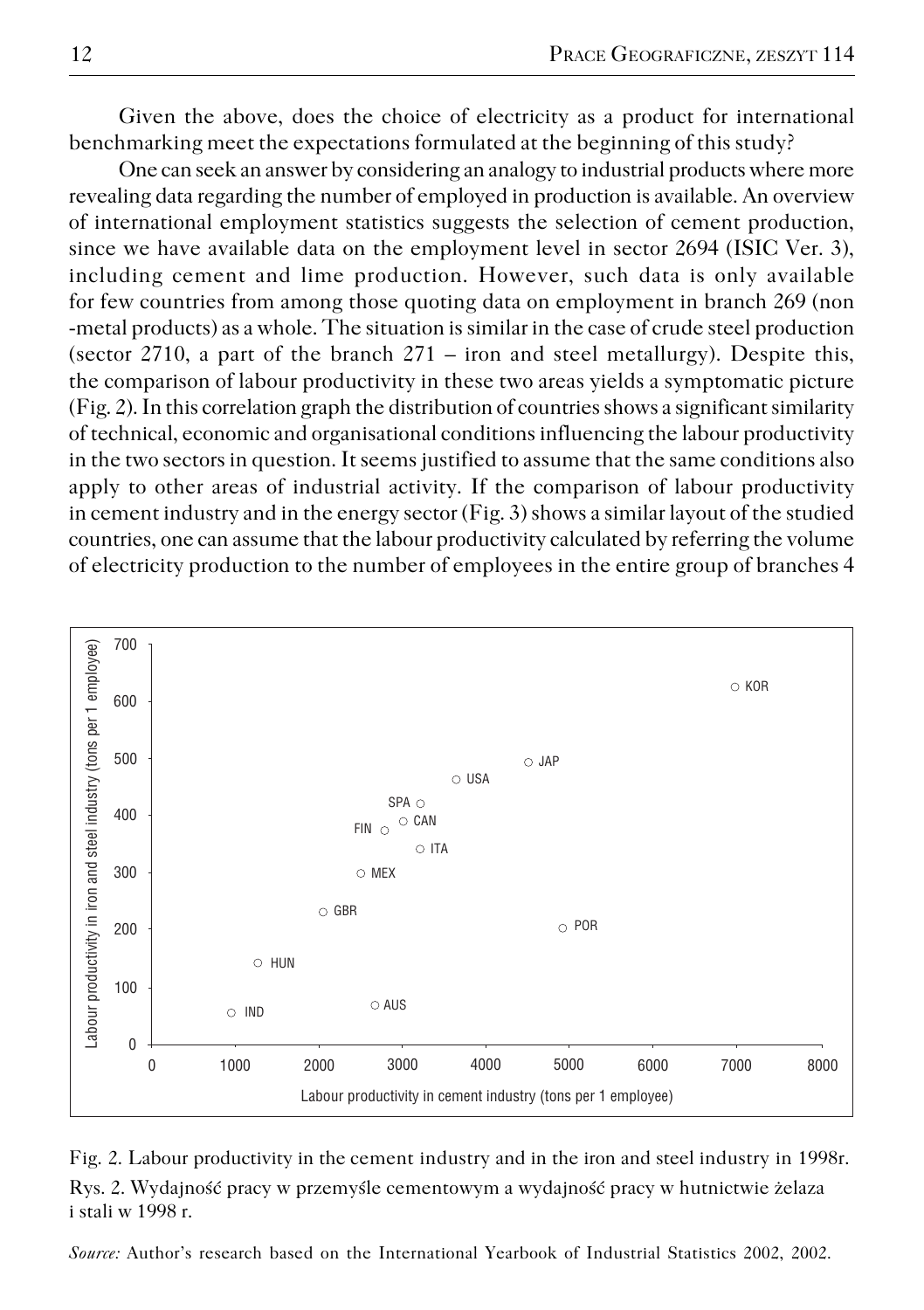

Fig. 3. Labour productivity in the cement industry and in the energy sector in 1998 Rys. 3. Wydajność pracy w przemyśle cementowym a wydajność pracy w energetyce w 1998 r.

*Source:* Author's research based on the International Yearbook of Industrial Statistics 2002, 2002; and the UN Statisitcal Yearbook 1998, 2001.

(Tab. 2) meets our expectations to a significant extent (despite the systematic error resulting from using an aggregate sum including the employment in water supply in addition to the employment in electricity, heat, and gas supply). Because of this aggregation, one can expect the former socialist countries to be lower down due to a high proportion of central heat supply in the energy sector, typical for these countries.

If the labour productivity in energy sector, calculated in relation to the employment in the entire group of branches No. 4, has similar features in the group of studied countries (i.e. it generates similar country distribution patterns), as the analogous indicators calculated in relation to employment in the sectors 2694 and 2710, then referring of thus calculated labour productivity in energy sector to the GDP per capita may also be considered justified (Tab. 2). Given this, the observation of changes occurring in the country distribution patterns in the correlation graph field (ratio of labour productivity to GDP per capita) may be useful to formulate conclusions on the role of labour productivity in shaping the standards of living (Fig. 4). The pattern and grouping of countries do not differ significantly from our expectations and comply with the general rule that the higher the labour productivity in the energy sector, the higher the GDP per capita. The scatter of positions of highly developed countries results from the way labour productivity is influenced, as discussed above, by the utilisation structure of primary energy carriers, the type and advancement of the technologies applied, ownership and organisational structure of the energy sector, and generally by the impact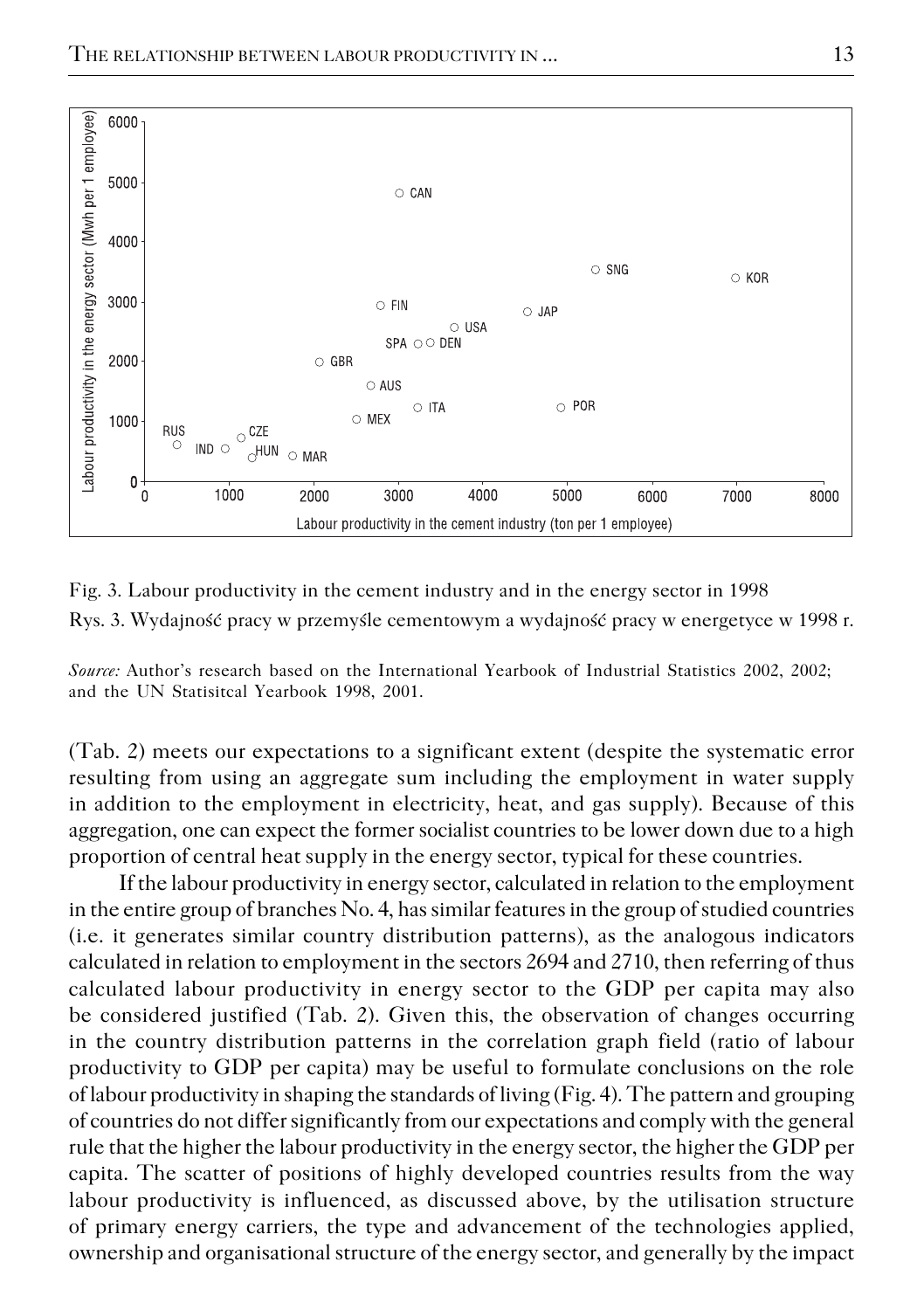

Fig. 4. Labour productivity in the energy sector and the GDP per capita in 1998 Rys. 4. Wydajność pracy w energetyce a poziom PKB per capita w 1998 r.

*Source:* Table 2.

of manufacturing on economic efficiency. The position of the former socialist countries is remarkably low, often lower than that of the developing countries, despite the formerly dominant role of industry in centrally planned economies.

Figures 5 A and B are blown−up portions of the bottom left−hand portion of Fig. 4, aiming to present more clearly the distribution pattern of transforming countries and their "surroundings". Using constant 1990 prices to establish the GDP per capita allows us to observe the changes in the studied relation in the initial period of transformation of the former socialist countries, and to compare with changes occurring in other countries. (The extent to which the used data are up−to−date depends on the availability of statistical sources in Poland in 2003). It turns out that, despite a highly diverse structure of energy carriers used, the Central and Eastern European countries are characterised by a very similar level of low labour productivity. Any growth of that productivity, even if it occurs (in Russia a decline was observed instead), is slower not only in comparison with such countries as Portugal or Greece, but also with some of the developing countries (e.g. Turkey, Chile, Mexico). This is a proof that the labour productivity is predominantly affected by the quality of technical equipment and the systems of organization of production inherited from the centrally planned economies. Another influential factor was the violent social processes accompanying the abandonment of rules and practice of the former economic system. As S. Fabricant (1968) remarked: "the effects on labor productivity of wars, revolutions and other serious disturbances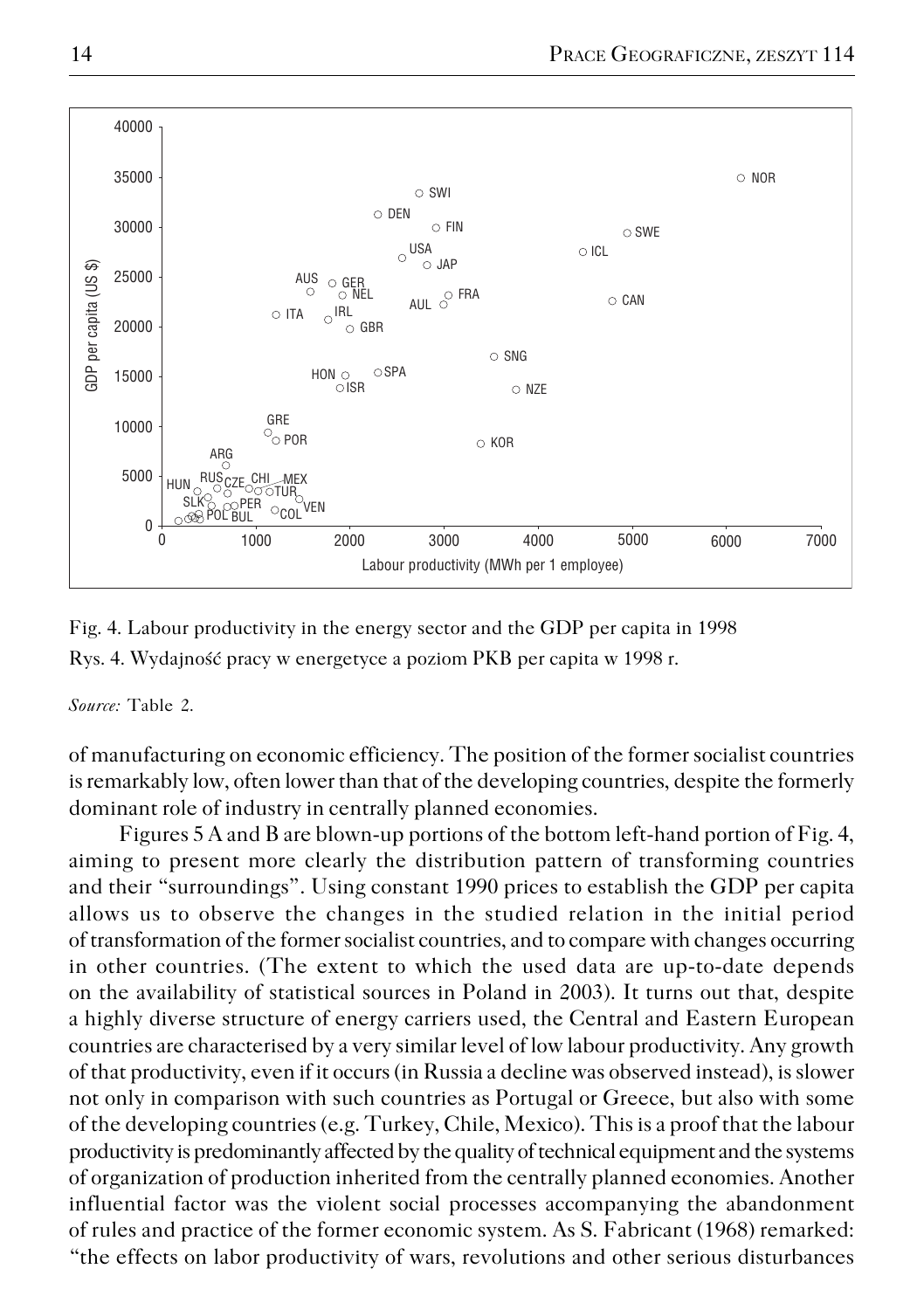Tab. 2. Volume of electricity generated per 1 employee in the energy sector (EE/1 empl.) and the GDP per capita in selected countries in 1998

Tab. 2. Produkcja energii elektrycznej na 1 zatrudnionego w energetyce (EE/1 empl.) oraz poziom PKB na 1 mieszkanca (GDP per capita) w wybranych krajach w 1998 r.

| Country               | Abbr.      | EE/1 empl.<br>MWh | GDP<br>per capita<br>US\$ | Country     | Abbr.      | EE/1 empl.<br><b>MWh</b> | GDP<br>per capita<br>US\$ |
|-----------------------|------------|-------------------|---------------------------|-------------|------------|--------------------------|---------------------------|
| Argentine             | ARG        | 699               | 6110                      | Israel      | <b>ISR</b> |                          | 13882                     |
| Australia             | <b>AUL</b> | 2997              | 22240                     | Italy       | <b>ITA</b> | 1228                     | 21233                     |
| Austria               | <b>AUS</b> | 1595              | 23405                     | Japan       | <b>JAP</b> | 2828                     | 26132                     |
| <b>Bolivia</b>        | <b>BOL</b> | 371               | 855                       | Mexico      | <b>MEX</b> | 1027                     | 3480                      |
| Bulgaria              | <b>BUL</b> | 719               | 1920                      | Morocco     | <b>MOR</b> | 407                      | 1137                      |
| Canada                | CAN        | 4802              | 22486                     | Netherlands | <b>NEL</b> | 1934                     | 23154                     |
| Chile                 | CHI        | 934               | 3708                      | New Zealand | <b>NZE</b> | 3757                     | 13716                     |
| China                 | CHN        | 417               | 699                       | Norway      | <b>NOR</b> | 6160                     | 34879                     |
| Colombia              | COL        | 1210              | 1678                      | Pakistan    | PAK        | 186                      | 490                       |
| <b>Czech Republic</b> | CZE        | 708               | 3285                      | Peru        | PER        | 774                      | 2087                      |
| Denmark               | DEN        | 2305              | 31113                     | Philippines | PHI        | 588                      | 727                       |
| Egypt                 | EGY        | 672               | 1015                      | Poland      | POL        | 539                      | 2021                      |
| Finland               | <b>FIN</b> | 2924              | 29803                     | Portugal    | <b>POR</b> | 1218                     | 8563                      |
| France                | <b>FRA</b> | 3058              | 23150                     | Russia      | <b>RUS</b> | 599                      | 3808                      |
| Germany               | GER        | 1824              | 24223                     | Singapore   | SIN        | 3535                     | 17101                     |
| <b>Great Britain</b>  | GBR        | 2004              | 19702                     | Slovakia    | <b>SLK</b> | 499                      | 2930                      |
| Greece                | GRE        | 1131              | 9326                      | South Korea | <b>KOR</b> | 3389                     | 8227                      |
| Hong Kong             | <b>HON</b> | 1963              | 15089                     | Spain       | <b>SPA</b> | 2297                     | 15403                     |
| Hungary               | <b>HUN</b> | 387               | 3522                      | Sweden      | <b>SWE</b> | 4946                     | 29354                     |
| Iceland               | ICL        | 4486              | 27456                     | Switherland | SWI        | 2735                     | 33316                     |
| India                 | <b>IND</b> | 526               | 490                       | Turkev      | TUR        | 1156                     | 3410                      |
| Indonesia             | <b>INS</b> | 386               | 802                       | <b>USA</b>  | <b>USA</b> | 2563                     | 26827                     |
| Ireland               | <b>IRL</b> | 1782              | 20692                     | Venezuela   | <b>VEN</b> | 1471                     | 2799                      |

*Source:* Author's calculations based on:

a) volume of electricity generated (UN Industrial Statistics Database, 2001, ISIC 410101),

b) employment in the energy sector (UN Statistical Yearbook 1998, 2001; tab. 25),

c) GDP in constant price of 1990 (UN Statistical Yearbook 1998, 2001; tab. 18),

d) population of examined countries (UN Statistical Yearbook 1998, 2001; tab. 8).

have been less frequent but usually more violent and prolonged than those of crop cycles or business cycles. Disorganization, undermaintanance and destruction of plant and equipment, and the loss or diversion of trained personnel have sometimes caused labor productivity to fall drastically. During recovery, labor productivity has often risen for some time at exceptionally rapid pace, but these high rates have not always continued long enough to erase the effects of the catastrophe from the long−term trend".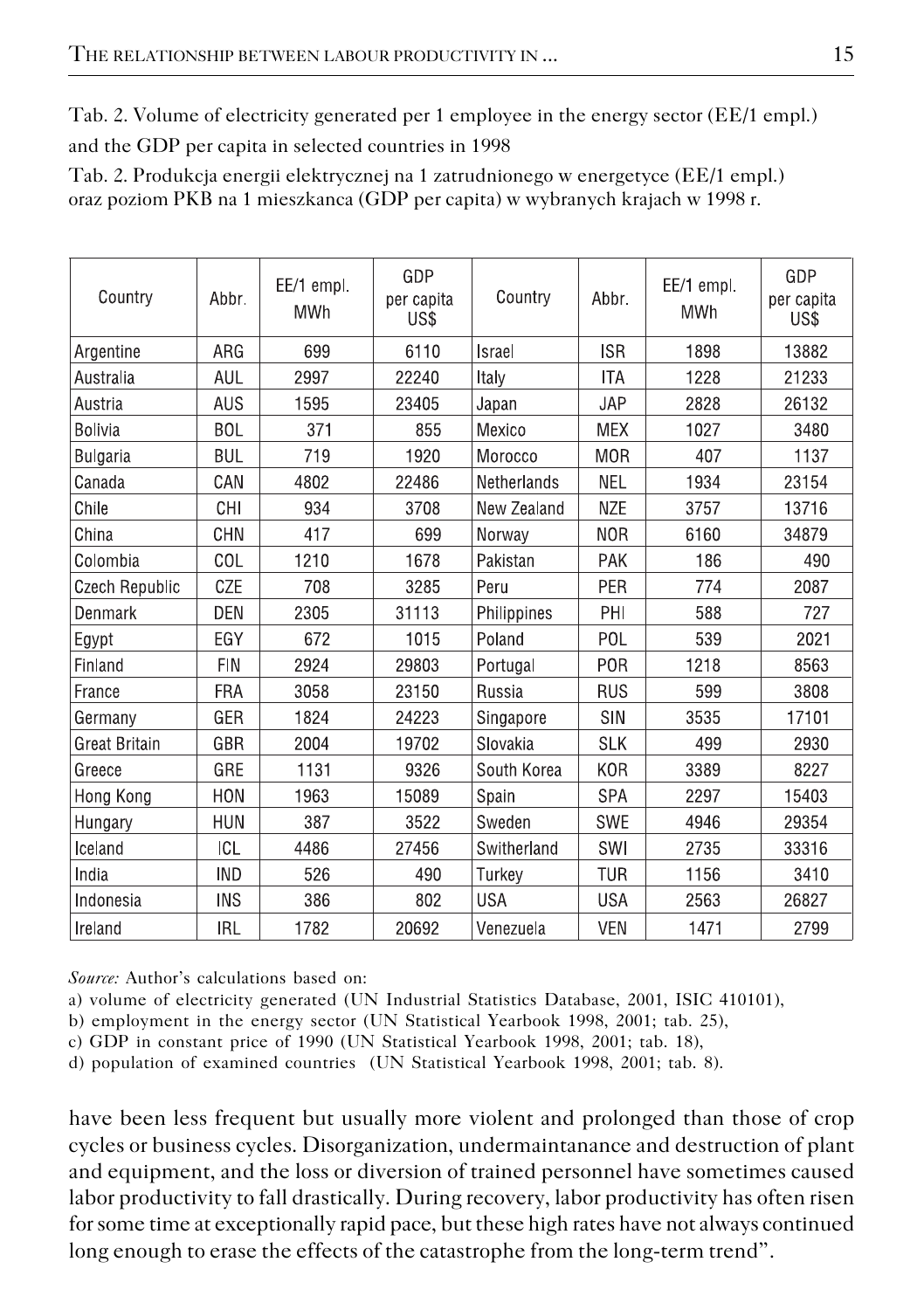

Fig. 5. Labour productivity in the energy sector and the GDP per capita: A) in 1993, B) in 1998 Rys. 5. Wydajność pracy w energetyce a poziom PKB per capita: A) w 1993 r., B) w 1998 r.

*Source:* Listed in the Table 2.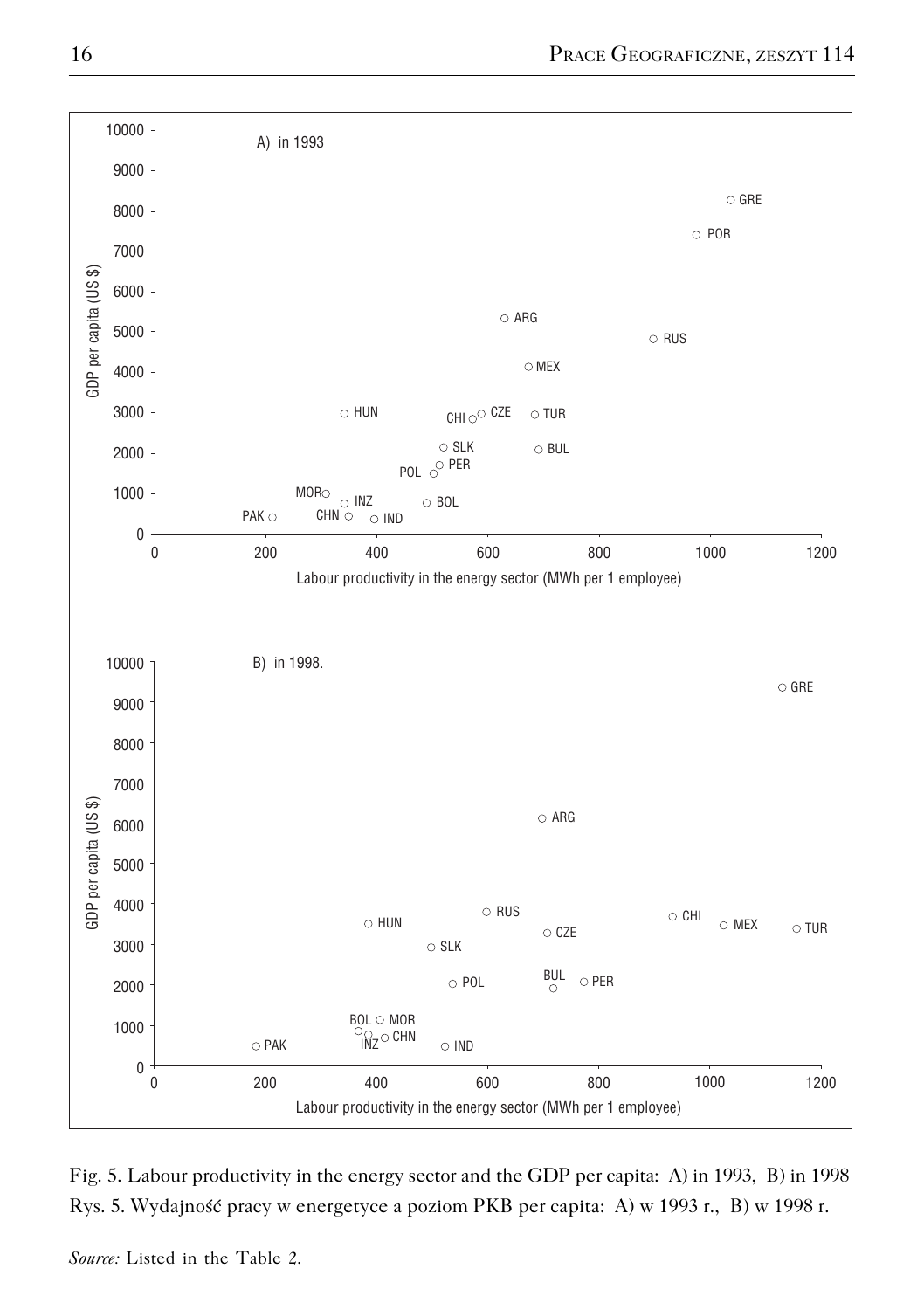

Fig. 6. Labour productivity in the energy sector and the GDP per capita of transforming countries: A) in 1990, B) in 2001

Rys. 6. Wydajność pracy w energetyce a poziom PKB per capita w krajach transformujących się: A) w 1990 r., B) w 2001 r.

*Source:* After Table 3.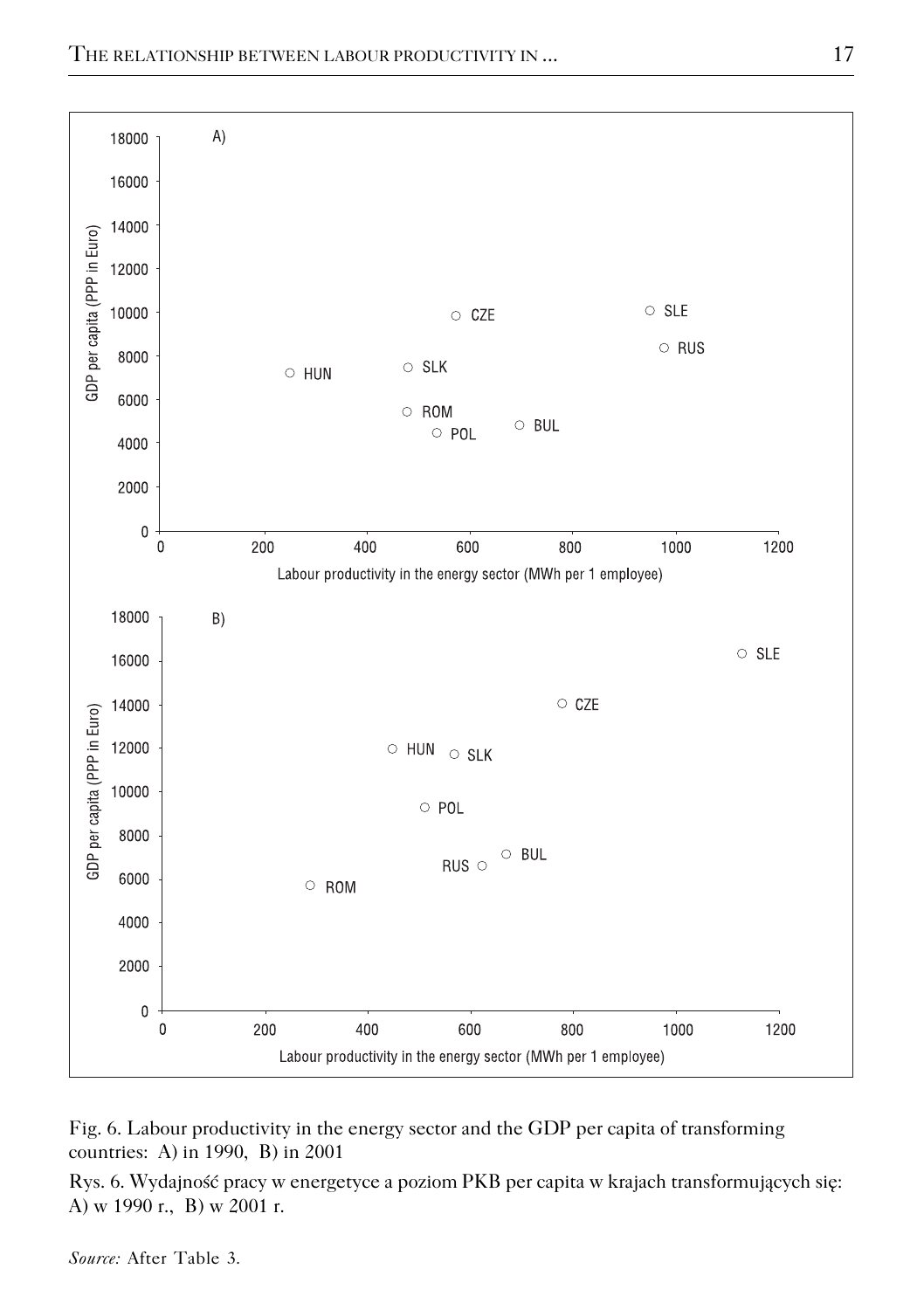In order to observe the more detailed changes of labour productivity in relation to GDP per capita in the Central and Eastern European countries, we had to use the data from the yearbook *Countries in Transition 2002. WIIW Handbook of Statistics (2002)*, specialised in statistical publication on changes in the region (Tab. 3). These figures allowed us to refer the labour productivity in the energy sector to the domestic product measured according to purchasing power parity (PPP) in four time sections: 1990, 1993, 1998, and 2001. Figures 6 A and B present the distribution pattern of the studied countries in the initial and final time sections. What is noticeable is a high position of Russia in 1990 and outstanding position of Slovenia in 2001. In order to better visualise the changes of the studied relation in Fig. 7, the positions of each country in successive years were graphically connected to form "paths" of changes.

In the group of the eight countries, at least three different shapes of the paths of changes can be distinguished. Three countries: Hungary, the Czech Republic, and particularly Slovenia, owe their growth and relatively high GDP per capita values to a noticeable increase in labour productivity, among other factors. The other extreme is represented by Russia and Romania, where a decrease of the GDP per capita with a simultaneous rapid decline of labour productivity were observed in 1990−98. The changes in Poland, Slovakia, and Bulgaria are of intermediate nature; the growth of income per capita was due to reasons different than the increase of labour productivity in state−owned energy sector. This is largely related to differences in employment policy, resulting from the persistence of state−owned structures in the economy.

While the highest developed economies have been abandoning the production of numerous products typical for the earlier phases of their development, certain countries,

Tab. 3. Labour productivity in the energy sector and the GDP per capita in the transforming countries

|                 |            | 1990 | 1993                              | 1998 | 2001 | 1990  | 1993                         | 1998  | 2001  |  |
|-----------------|------------|------|-----------------------------------|------|------|-------|------------------------------|-------|-------|--|
|                 | Abbr.      |      | Productivity (MWh per 1 employee) |      |      |       | GDP per capita at PPP (euro) |       |       |  |
| <b>Bulgaria</b> | <b>BUL</b> | 702  | 668                               | 719  | 671  | 4860  | 4460                         | 5720  | 7010  |  |
| Czech Rep.      | CZE        | 614  | 595                               | 708  | 782  | 10040 | 9800                         | 12220 | 13950 |  |
| Hungary         | <b>HUN</b> | 254  | 305                               | 387  | 451  | 7210  | 7370                         | 9890  | 11880 |  |
| Poland          | POL        | 540  | 549                               | 539  | 508  | 4580  | 4960                         | 7790  | 9060  |  |
| Romania         | <b>ROM</b> | 483  | 370                               | 291  | 291  | 5340  | 4850                         | 4970  | 5660  |  |
| Russia          | <b>RUS</b> | 984  | 897                               | 599  | 626  | 8440  | 6890                         | 5000  | 6530  |  |
| Slovakia        | <b>SLK</b> | 482  | 508                               | 499  | 570  | 7490  | 9330                         | 10160 | 11580 |  |
| Slovenia        | <b>SLE</b> | 954  | 869                               | 1142 | 1125 | 10110 | 9930                         | 13550 | 16250 |  |

Tab. 3. Wydajność pracy w energetyce a poziom PKB per capita w krajach transformujących się

*Source:* The author's research based on the WIIW Handbook of Statistics, 2002 PPP - purchasing power parity.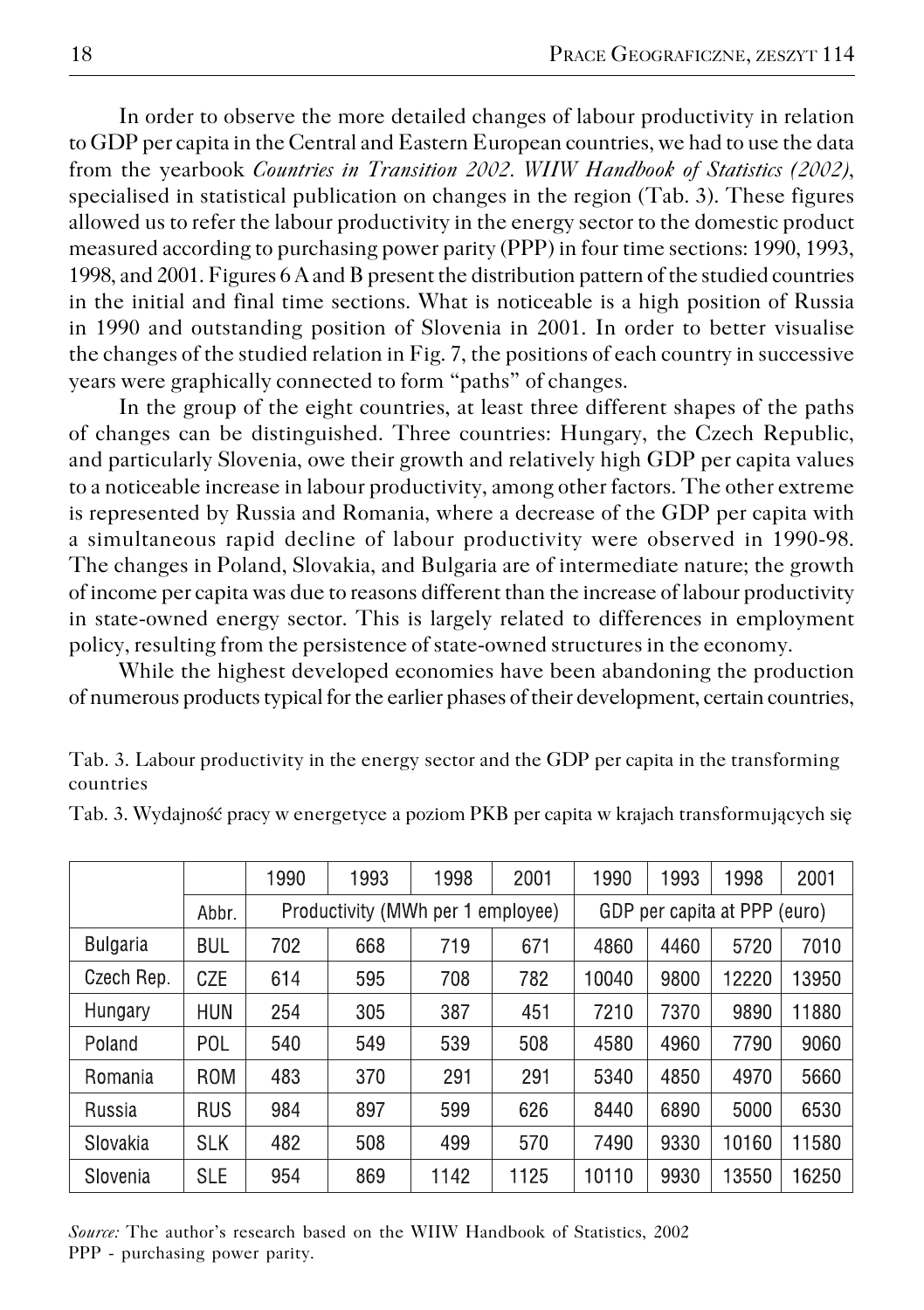

Fig. 7. Change in labour productivity in the energy sector and the GDP per capita of transforming countries in the period of 1990 – 2001

Rys. 7. Zmiany wydajności pracy w energetyce i poziomu PKB per capita w krajach transformujących się

*Source:* Author's research based on Table 3.

like Portugal or Turkey, achieved a much higher level of productivity (e.g. in the cement industry) than most of the highly developed countries, which is an evidence of a quicker technical and organisational modernisation of these production domains in countries where industrial development started later. An example of a particularly rapid increase of labour productivity is South Korea, which achieved the productivity level exceeding that of many earlier and higher developed countries.

Whilst in the highest developed countries the industrial labour productivity is no longer the most decisive factor of economic growth, the countries with transforming economies must follow the path of, for instance, South Korea, by making a significant effort to increase the quality of their manufacturing facilities and labour organisation systems. This is not to be easily accomplished, as employment streamlining encounters numerous social and political obstacles at the time of high unemployment.

For the transforming economies, this implies that a choice has to be made of those production domains which are to be rapidly developed in order to achieve an advantageous specialisation on the international scale. It also means that those production areas which are to continue operating need to be modernised quickly, as the level of labour productivity in industry remains to be of importance in shaping the living standards in those countries.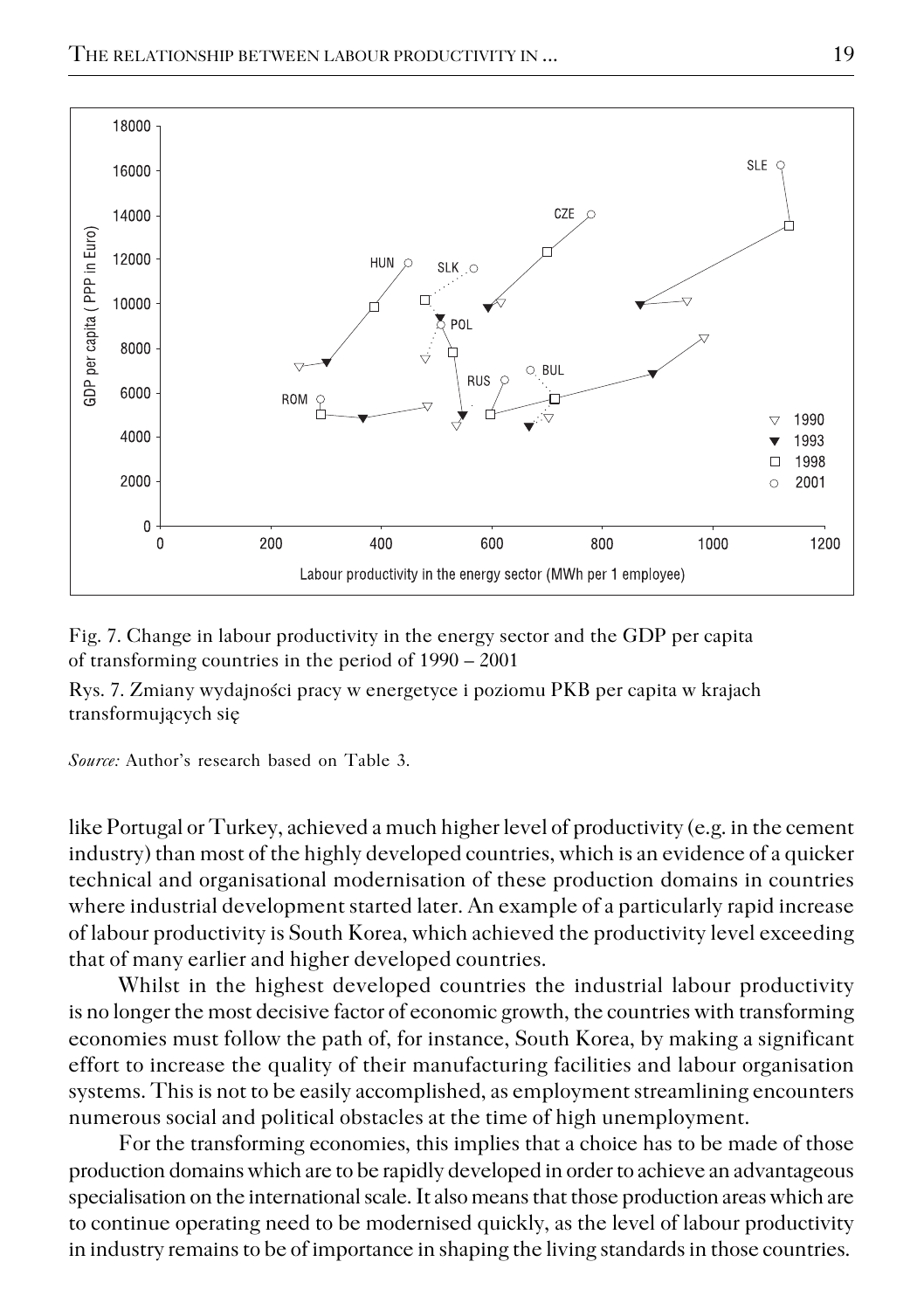## **References:**

- *Countries in Transition 2002. WIIW Handbook of Statistics*, 2002, Vienna: WIIW.
- Fabricant S., 1968, *Productivity*, [in:] Sills D.L. (ed), *International Encyclopedia of the Social Sciences*, The Macmillan Company & Free Press, vol. 12, pp 523−535.
- *Energy Statistics Yearbook 1999,* 2002, N.Y.: United Nations Statistical Division
- Hughes J.R.T., 1968, *Industrialization,* [in:] Sills D.L. (ed), *International Encyclopedia of the Social Sciences*, The Macmillan Company & Free Press, vol. 7, pp 255−258.
- *Industrial Development Report 2002/2003. Competing through Innovation and Learning*, 2003, Vienna: UNIDO.
- *Industrial Statistics Database Volume 2. Industrial Commodity Statistics Database*, 2001, UN Statistical Division, N.Y, (http://unstats.un.org/unsd).
- *International Yearbook of Industrial Statistics 2002*, 2002, Vienna: UNIDO.
- Patterson W., 1999, *Transforming electricity: The Coming Generation of Change*, Royal Institute of International Affairs, Earthscan Publications Ltd, London.
- *Statistical Yearbook 1998*, UN, New York 2001.
- Werner P., 1997, *Zmiany struktury systemów energetycznych państw Unii Europejskiej w latach 1979−1992*. Wydział Geografii i Studiów Regionalnych UW, Warszawa.

## **Relacja między wydajnością pracy w przemyśle i energetyce apoziomem PKB per capita wporównaniach międzynarodowych**

## **Streszczenie**

Malejąca rola produkcji materialnej w kształtowaniu poziomu życia we współczesnym świecie zmierzającym do epoki postindustrialnej nie oznacza, że przemysł przestał być istotną składową rozwoju gospodarczego. Najwyżej rozwinięte kraje rozpoczęły tę epokę właśnie dzięki temu, że osiągnęły wcześniej w przemyśle wysoki poziom wydajności pracy, który miał największy udział we wzroście poziomu dochodu na jednego mieszkańca. Co więcej, "wzrost dochodu na 1 mieszkańca, warunek *sine qua non* rozwoju gospodarczego pochodzi pierwotnie z przemysłu jakkolwiek zorganizowanego" (Hughes 1968).

W szczególny sposób dotyczy to krajów transformujących gospodarkę, jako że do nich przede wszystkim odnosi się pytanie: w gospodarce których krajów rola przemysłu jest jeszcze istotna dla wzrostu poziomu życia? Interesujące jest zatem zbadanie jak zmienia się relacja wydajności pracy w przemyśle krajów przeżywających transformację w odniesieniu do osiągniętego przez nie poziomu PKB na 1 mieszkańca.

Do badań należało wybrać produkty przemysłowe, które odznaczają się możliwie największą jednorodnością asortymentową, w tym sensie najbardziej jednorodnym produktem jest energia elektryczna. Odniesienie wielkości produkcji wyrażonej w jednostkach fizycznych do liczby zatrudnionych przy jej wytwarzaniu daje najprostszy